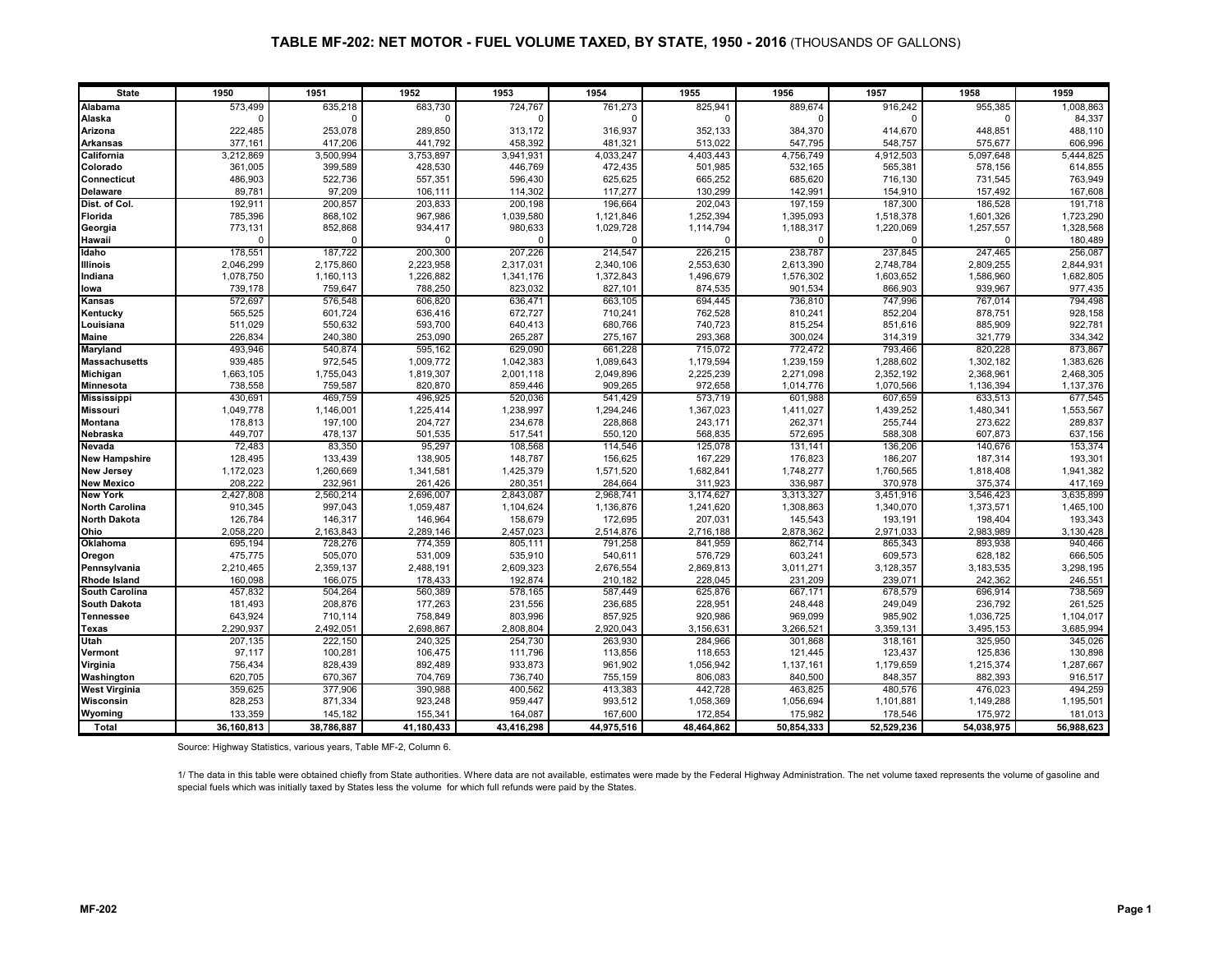| <b>State</b>          | 1960       | 1961       | 1962       | 1963       | 1964       | 1965       | 1966       | 1967       | 1968       | 1969       |
|-----------------------|------------|------------|------------|------------|------------|------------|------------|------------|------------|------------|
| Alabama               | 1,038,175  | 1,070,575  | 1,114,643  | 1,160,589  | 1,231,160  | 1,292,179  | 1,370,550  | 1,427,031  | 1,511,643  | 1,597,292  |
| Alaska                | 99,956     | 115,161    | 97,368     | 94,518     | 96,218     | 99,712     | 75,874     | 112,528    | 101,500    | 105,366    |
| Arizona               | 525,474    | 548,609    | 587,041    | 618,691    | 651,418    | 672,848    | 713,742    | 742,343    | 808,689    | 927,875    |
| <b>Arkansas</b>       | 623,617    | 654,015    | 694,110    | 731,050    | 768,753    | 808,913    | 847,503    | 881,278    | 937,953    | 996,776    |
| California            | 5,691,294  | 5,938,033  | 6,209,338  | 6,662,160  | 7,085,940  | 7,411,362  | 7,843,318  | 8,099,139  | 8,607,698  | 9,137,043  |
| Colorado              | 636,166    | 666,303    | 697,036    | 725,277    | 759,290    | 790,705    | 824,182    | 859,172    | 942,525    | 1,006,514  |
| <b>Connecticut</b>    | 789,010    | 808,244    | 850,118    | 892,251    | 951,288    | 997,964    | 1,047,563  | 1,079,109  | 1,151,387  | 1,210,638  |
| <b>Delaware</b>       | 169,395    | 189,872    | 188,177    | 200,606    | 202,405    | 214,057    | 224,209    | 227,224    | 241,537    | 256,057    |
| Dist. of Col.         | 193,152    | 195,761    | 198,734    | 201,656    | 215,461    | 224,807    | 229,452    | 227,365    | 231,273    | 234,765    |
| Florida               | 1,799,327  | 1,842,391  | 1,958,009  | 2,057,355  | 2,195,402  | 2,325,573  | 2,483,359  | 2,627,651  | 2,875,503  | 3,147,504  |
| Georgia               | 1,371,372  | 1,401,843  | 1,488,285  | 1,557,604  | 1,660,017  | 1,774,922  | 1,900,088  | 2,007,883  | 2,194,848  | 2,370,489  |
| Hawaii                | 224,133    | 244,948    | 187,228    | 175,486    | 174,754    | 186,147    | 200,388    | 203,682    | 214,748    | 228,544    |
| Idaho                 | 262.645    | 270,195    | 278,209    | 282,331    | 295,062    | 309,476    | 321.575    | 340,937    | 354.127    | 380,909    |
| <b>Illinois</b>       | 2,931,958  | 3,016,486  | 3,112,591  | 3,244,197  | 3,420,782  | 3,572,066  | 3,801,101  | 3,907,370  | 4,129,805  | 4,333,831  |
| Indiana               | 1,724,146  | 1,732,048  | 1,799,805  | 1,864,921  | 1,953,005  | 2,051,041  | 2,162,332  | 2,237,263  | 2,385,221  | 2,494,438  |
| lowa                  | 998.771    | 1,002,216  | 1,021,812  | 1,047,434  | 1,088,464  | 1,138,858  | 1,178,234  | 1,295,234  | 1,328,760  | 1,385,276  |
| Kansas                | 806,629    | 838,178    | 886,217    | 916,604    | 939,768    | 976,105    | 1,011,553  | 1,041,215  | 1,112,232  | 1,174,485  |
| Kentucky              | 937,664    | 957,514    | 1,008,745  | 1,056,098  | 1,107,111  | 1,158,919  | 1,220,721  | 1,293,463  | 1,373,418  | 1,453,854  |
| Louisiana             | 926,662    | 951,828    | 991,872    | 1,033,204  | 1,112,682  | 1,195,886  | 1,279,706  | 1,339,793  | 1,432,300  | 1,499,867  |
| <b>Maine</b>          | 347,269    | 353,804    | 357,591    | 367,192    | 384,493    | 398,544    | 414,970    | 427,854    | 449,555    | 466,182    |
| Maryland              | 905,229    | 937,264    | 997,259    | 1,065,777  | 1,128,203  | 1,185,386  | 1,264,768  | 1,328,558  | 1,423,821  | 1,534,617  |
| <b>Massachusetts</b>  | 1,432,306  | 1,490,502  | 1,536,118  | 1,590,210  | 1,650,157  | 1,717,336  | 1,785,485  | 1,843,956  | 1,962,894  | 2,050,326  |
| Michigan              | 2,558,065  | 2,574,789  | 2,650,855  | 2,836,041  | 3,037,709  | 3,223,969  | 3,432,106  | 3,542,372  | 3,830,030  | 4,059,554  |
| <b>Minnesota</b>      | 1,233,554  | 1,236,906  | 1,241,430  | 1,306,559  | 1,328,435  | 1,395,792  | 1,481,358  | 1,543,143  | 1,642,570  | 1,738,200  |
| <b>Mississippi</b>    | 684,912    | 700,820    | 734,188    | 768,200    | 803,555    | 839,318    | 926,716    | 955,841    | 1,017,640  | 1,099,433  |
| <b>Missouri</b>       | 1.587.632  | 1,611,555  | 1,647,163  | 1,708,589  | 1,782,520  | 1,861,697  | 1,959,753  | 2,031,215  | 2,174,810  | 2,313,868  |
| Montana               | 299,655    | 315,313    | 310,587    | 307,583    | 312,165    | 322,460    | 344,263    | 345,494    | 368,962    | 392,956    |
| Nebraska              | 651.180    | 656.298    | 673.825    | 696,161    | 695,433    | 711,556    | 742,461    | 763,800    | 800.467    | 832,629    |
| Nevada                | 161,458    | 173,577    | 200,735    | 222,954    | 239,115    | 255,296    | 264,225    | 268,929    | 296,579    | 311,446    |
| <b>New Hampshire</b>  | 197,899    | 201,353    | 208,806    | 218,526    | 231,195    | 243,315    | 260,511    | 276,617    | 301,737    | 323,740    |
| <b>New Jersey</b>     | 1,989,030  | 2,020,426  | 2,065,978  | 2,175,721  | 2,264,148  | 2,395,530  | 2,445,271  | 2,521,826  | 2,677,377  | 2,774,759  |
| <b>New Mexico</b>     | 415,914    | 424,888    | 442,315    | 460,863    | 478,911    | 494,553    | 511,697    | 524,925    | 549,556    | 590,841    |
| <b>New York</b>       | 3,713,047  | 3,764,862  | 3,930,584  | 4,059,815  | 4,255,967  | 4,418,622  | 4,607,531  | 4,764,070  | 4,947,804  | 5,371,346  |
| <b>North Carolina</b> | 1,496,639  | 1,596,421  | 1,622,201  | 1,718,142  | 1,820,179  | 1,896,271  | 2,018,536  | 2,131,346  | 2,255,710  | 2,417,331  |
| <b>North Dakota</b>   | 185,775    | 197,165    | 226,035    | 234,382    | 248,045    | 257,893    | 253,548    | 268,522    | 272,104    | 298,226    |
| Ohio                  | 3,146,664  | 3,163,808  | 3,282,277  | 3,382,481  | 3,560,658  | 3,750,263  | 3,945,299  | 4,063,484  | 4,328,230  | 4,587,975  |
| <b>Oklahoma</b>       | 955,866    | 986,547    | 1,024,344  | 1,056,068  | 1,104,633  | 1,154,656  | 1,209,243  | 1,249,953  | 1,322,424  | 1,401,431  |
| Oregon                | 681,524    | 715,252    | 739,278    | 770,660    | 818,562    | 870,487    | 912,006    | 948,053    | 1,001,760  | 1,060,497  |
| Pennsylvania          | 3,377,892  | 3,358,013  | 3,424,664  | 3,513,394  | 3,659,775  | 3,805,450  | 3,943,033  | 4,140,340  | 4,405,591  | 4,522,851  |
| <b>Rhode Island</b>   | 248,940    | 252,242    | 257,083    | 265,762    | 271,959    | 281,711    | 296,419    | 305,567    | 324,293    | 335,541    |
| <b>South Carolina</b> | 752,853    | 772,524    | 807,245    | 844,862    | 885,549    | 943,106    | 995,589    | 1,049,685  | 1,136,065  | 1,215,727  |
| <b>South Dakota</b>   | 272,972    | 280,444    | 291,217    | 298,764    | 298,874    | 303,022    | 318,017    | 322,895    | 332,256    | 341,116    |
| <b>Tennessee</b>      | 1,126,113  | 1,166,850  | 1,219,593  | 1,273,082  | 1,350,818  | 1,411,988  | 1,519,238  | 1,611,698  | 1,694,211  | 1,831,123  |
| Texas                 | 3.722.452  | 3,861,784  | 4.015.298  | 4,204,878  | 4,477,122  | 4.669.036  | 4.952.824  | 5,210,220  | 5,623,078  | 6,000,546  |
| Utah                  | 355,241    | 369,452    | 375,263    | 387.444    | 397,843    | 409,091    | 434,219    | 452,519    | 488,354    | 517,005    |
| Vermont               | 135,645    | 137,165    | 140,216    | 145,326    | 150,455    | 159,417    | 169,643    | 181,697    | 190,988    | 200,090    |
| Virginia              | 1,303,220  | 1,305,909  | 1,369,385  | 1,431,683  | 1,513,132  | 1,606,385  | 1,684,878  | 1,792,038  | 1,933,905  | 2,076,385  |
| Washington            | 937,946    | 983,049    | 1,031,845  | 1,043,008  | 1,097,038  | 1,152,512  | 1,257,983  | 1,347,905  | 1,450,023  | 1,530,266  |
| <b>West Virginia</b>  | 484,979    | 493,592    | 511,970    | 533,550    | 543,844    | 572,923    | 601,260    | 617,958    | 653,506    | 680,574    |
| Wisconsin             | 1,252,731  | 1,257,860  | 1,289,975  | 1,343,138  | 1,410,347  | 1,473,190  | 1,567,301  | 1,608,955  | 1,707,740  | 1,840,325  |
| Wyoming               | 189,769    | 200,965    | 209,456    | 214,736    | 208,314    | 210,170    | 219,468    | 229,787    | 246,700    | 276,870    |
| Total                 | 58,553,917 | 60,005,619 | 62,204,117 | 64,967,583 | 68,318,133 | 71,592,485 | 75,475,069 | 78,620,902 | 83,745,907 | 88,935,299 |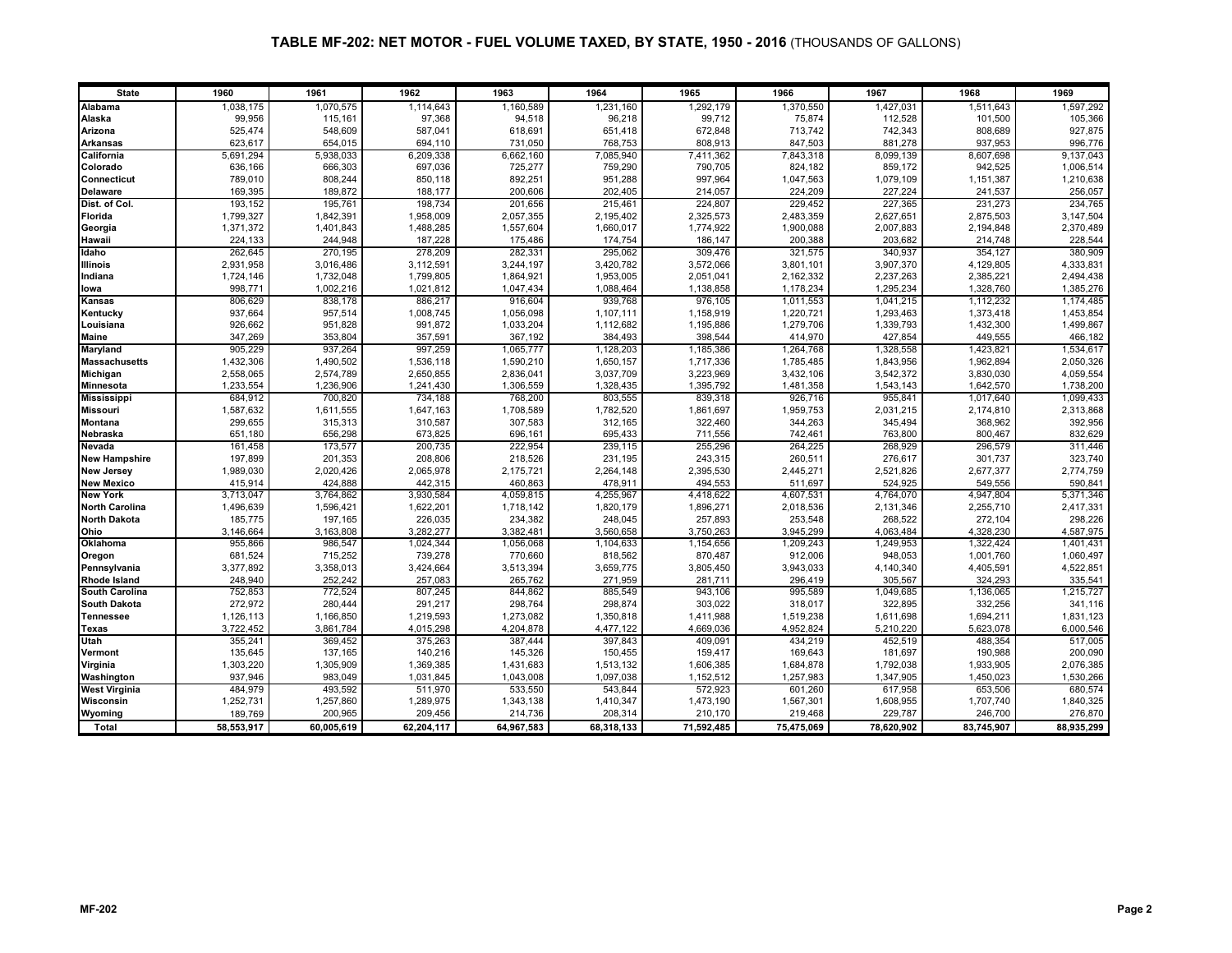| <b>State</b>          | 1970       | 1971       | 1972        | 1973        | 1974        | 1975        | 1976        | 1977        | 1978        | 1979        |
|-----------------------|------------|------------|-------------|-------------|-------------|-------------|-------------|-------------|-------------|-------------|
| Alabama               | 1,693,569  | 1,812,732  | 1,940,998   | 2,062,145   | 2,041,329   | 2,099,776   | 2,233,582   | 2,339,828   | 2,446,024   | 2,368,651   |
| Alaska                | 118,651    | 115,893    | 134,034     | 141.914     | 177,502     | 217,272     | 251,068     | 257,014     | 231,221     | 221,535     |
| Arizona               | 977,573    | 1,080,233  | 1,209,373   | 1,326,129   | 1,258,536   | 1,313,784   | 1,385,819   | 1,485,239   | 1,578,143   | 1,606,244   |
| <b>Arkansas</b>       | 1,041,642  | 1,121,690  | 1,232,223   | 1,304,426   | 1,278,581   | 1,307,032   | 1,401,392   | 1,450,452   | 1,515,626   | 1,452,298   |
| California            | 9,539,414  | 9,910,208  | 10,600,247  | 10,991,433  | 10,522,053  | 10,874,490  | 11,481,902  | 12,098,719  | 12,808,618  | 12,759,196  |
| Colorado              | 1,097,223  | 1,180,546  | 1,296,859   | 1,375,030   | 1,310,922   | 1,371,287   | 1,438,360   | 1,491,453   | 1,632,163   | 1,599,267   |
| <b>Connecticut</b>    | 1,267,366  | 1,319,526  | 1,369,260   | 1,402,331   | 1,365,814   | 1,381,540   | 1,427,833   | 1,449,238   | 1,473,211   | 1,424,851   |
| <b>Delaware</b>       | 268,220    | 284,128    | 296,110     | 314,240     | 302,129     | 307,990     | 324,471     | 324,681     | 325,765     | 320,674     |
| Dist. of Col.         | 235,935    | 239,772    | 239,864     | 254,826     | 236,763     | 239,328     | 230,119     | 225,928     | 221,693     | 200,321     |
| Florida               | 3,398,488  | 3,673,040  | 4,119,458   | 4,566,239   | 4,408,737   | 4,530,916   | 4,727,994   | 4,927,005   | 5,237,228   | 5,261,850   |
| Georgia               | 2,523,162  | 2,741,087  | 2,973,924   | 3,177,987   | 3,071,045   | 3,080,883   | 3,233,297   | 3,370,176   | 3,521,942   | 3,473,942   |
| Hawaii                | 249,754    | 258,912    | 277,686     | 295,470     | 287,365     | 300,671     | 315,644     | 332,536     | 345,549     | 346,752     |
| Idaho                 | 411.054    | 427,095    | 466,517     | 483.703     | 464,520     | 495,361     | 534,484     | 560,810     | 602.417     | 590.645     |
| <b>Illinois</b>       | 4,466,211  | 4,565,266  | 4,954,970   | 5,179,718   | 4,967,853   | 5,108,237   | 5,346,271   | 5,502,720   | 5,752,779   | 5,344,394   |
| Indiana               | 2,639,109  | 2,769,797  | 2,974,234   | 3,132,286   | 2,990,595   | 3,020,090   | 3,222,759   | 3,272,219   | 3,352,408   | 3,321,485   |
| lowa                  | 1,398,613  | 1,542,958  | 1,616,392   | 1,776,998   | 1,650,261   | 1,669,226   | 1,811,953   | 1,838,678   | 1,854,237   | 1,745,159   |
| Kansas                | 1,188,491  | 1,226,281  | 1,338,536   | 1,362,720   | 1,330,691   | 1,379,699   | 1,502,256   | 1,459,572   | 1,507,689   | 1,528,688   |
| Kentucky              | 1,534,902  | 1,633,722  | 1,748,374   | 1,847,329   | 1,812,007   | 1,876,640   | 1,993,333   | 2,062,201   | 2,137,001   | 2,070,384   |
| Louisiana             | 1,569,492  | 1,640,533  | 1,804,086   | 1,889,268   | 1,893,262   | 1,986,814   | 2,158,939   | 2,276,669   | 2,396,622   | 2,422,483   |
| <b>Maine</b>          | 492,759    | 519,512    | 553,605     | 574,292     | 559,188     | 573,705     | 606,487     | 621,660     | 636,328     | 593,363     |
| Maryland              | 1,634,734  | 1,731,864  | 1,857,910   | 1,932,601   | 1,879,632   | 1,937,441   | 2,030,332   | 2,103,323   | 2,163,047   | 2,066,239   |
| <b>Massachusetts</b>  | 2,169,560  | 2,251,339  | 2,394,171   | 2,488,320   | 2,385,391   | 2,420,006   | 2,506,533   | 2,533,483   | 2,597,859   | 2,568,621   |
| Michigan              | 4,054,048  | 4,213,501  | 4,521,598   | 4,771,248   | 4,536,022   | 4,582,578   | 4,876,668   | 4,993,841   | 5,214,694   | 4,887,884   |
| <b>Minnesota</b>      | 1,832,117  | 1,954,816  | 2,041,821   | 2,159,093   | 2,051,425   | 2,084,285   | 2,180,361   | 2,275,037   | 2,402,455   | 2,369,298   |
| <b>Mississippi</b>    | 1,116,770  | 1,189,561  | 1,306,407   | 1,352,283   | 1,321,883   | 1,310,903   | 1,380,623   | 1,464,205   | 1,492,901   | 1,461,475   |
| <b>Missouri</b>       | 2,422,798  | 2,592,692  | 2,739,296   | 2.808.389   | 2,701,520   | 2,730,736   | 2,915,979   | 3,007,617   | 3,116,172   | 2,991,697   |
| Montana               | 416,946    | 435,821    | 472,647     | 521,615     | 481,923     | 483,446     | 547,458     | 529,370     | 614,308     | 554,354     |
| Nebraska              | 855.844    | 904,400    | 973.645     | 1,013,977   | 972,160     | 983.267     | 1,040,376   | 1.060.802   | 1,087,364   | 1,038,054   |
| Nevada                | 344,932    | 366,031    | 405,012     | 429,905     | 426,377     | 450,267     | 471,492     | 503,329     | 568,516     | 560,823     |
| <b>New Hampshire</b>  | 352,422    | 376,591    | 399,172     | 412,052     | 398,297     | 408,672     | 435,966     | 453,708     | 471,862     | 451,957     |
| <b>New Jersey</b>     | 2,937,993  | 3,057,016  | 3,345,697   | 3,434,976   | 3,343,678   | 3,439,506   | 3,583,619   | 3,561,124   | 3,717,578   | 3,540,066   |
| <b>New Mexico</b>     | 620,641    | 673,909    | 727,388     | 775,874     | 752,305     | 793,131     | 854,507     | 885,655     | 952,988     | 926,991     |
| <b>New York</b>       | 5,443,588  | 5,771,718  | 5,967,178   | 6,197,723   | 5,626,319   | 5,632,896   | 6,216,808   | 6,158,842   | 6,245,770   | 6,023,884   |
| <b>North Carolina</b> | 2,538,673  | 2,683,591  | 2,927,113   | 3,071,052   | 3,019,315   | 3,055,816   | 3,246,835   | 3,372,942   | 3,548,883   | 3,448,076   |
| <b>North Dakota</b>   | 282,339    | 322,079    | 348,423     | 367,490     | 345,166     | 369,819     | 403,776     | 417,536     | 433,450     | 438,458     |
| Ohio                  | 4,776,633  | 4,936,918  | 5,253,137   | 5,545,522   | 5,359,639   | 5,400,557   | 5,665,036   | 5,902,056   | 6,018,572   | 5,925,771   |
| <b>Oklahoma</b>       | 1,481,966  | 1,557,490  | 1,672,916   | 1,760,615   | 1,711,164   | 1,786,363   | 1,905,129   | 1,992,890   | 2,094,064   | 2,086,185   |
| Oregon                | 1,130,007  | 1,202,221  | 1,292,819   | 1,383,151   | 1,305,371   | 1,362,657   | 1,450,977   | 1,548,667   | 1,640,208   | 1,598,551   |
| Pennsylvania          | 4,639,245  | 4,929,089  | 5,416,715   | 5,400,467   | 5,059,238   | 5,043,378   | 5,508,776   | 5,665,757   | 5,847,754   | 5,653,967   |
| <b>Rhode Island</b>   | 354,763    | 369,898    | 390,409     | 395,052     | 388,786     | 397,064     | 388,268     | 408,287     | 410,966     | 407,717     |
| <b>South Carolina</b> | 1,297,574  | 1,395,690  | 1,522,009   | 1,612,783   | 1,576,155   | 1,628,044   | 1,738,286   | 1,782,710   | 1,879,407   | 1,863,291   |
| <b>South Dakota</b>   | 359,785    | 392,507    | 426,191     | 439,304     | 419,324     | 435,436     | 449,816     | 468,990     | 481,848     | 476,523     |
| <b>Tennessee</b>      | 1,926,075  | 2,084,973  | 2,298,027   | 2,495,711   | 2,416,696   | 2,523,522   | 2,679,553   | 2,782,575   | 2,927,163   | 2,814,895   |
| Texas                 | 6,343,162  | 6,770,117  | 7.337.094   | 7,872,429   | 7,649,310   | 8,068,083   | 8,625,075   | 9,125,186   | 9,612,238   | 9,640,452   |
| Utah                  | 559,713    | 592,219    | 652,501     | 685,855     | 665,799     | 696,730     | 735,206     | 777,296     | 824,590     | 810,095     |
| Vermont               | 214,489    | 227,122    | 243,232     | 246,356     | 235,135     | 239,921     | 254,821     | 259,932     | 268,999     | 252,235     |
| Virginia              | 2,188,939  | 2,351,174  | 2,530,551   | 2,681,933   | 2,599,534   | 2,662,068   | 2,834,939   | 2,946,588   | 3,075,526   | 2,966,901   |
| Washington            | 1,589,611  | 1,642,946  | 1,719,677   | 1,810,972   | 1,761,581   | 1,826,755   | 1,975,604   | 2,075,779   | 2,194,886   | 2,176,404   |
| <b>West Virginia</b>  | 738,375    | 771,707    | 807,763     | 861,878     | 839,008     | 898,693     | 940,040     | 973,099     | 1,003,119   | 974,336     |
| Wisconsin             | 1,937,654  | 2,035,017  | 2,182,808   | 2,279,948   | 2,234,443   | 2,284,069   | 2,409,415   | 2,492,709   | 2,617,985   | 2,551,926   |
| Wyoming               | 293,718    | 303,037    | 332,509     | 353,962     | 354,380     | 379,254     | 419,287     | 443,579     | 483,668     | 473,838     |
| Total                 | 92,966,742 | 98,149,985 | 105,652,586 | 111,021,020 | 106,746,129 | 109,450,104 | 116,299,524 | 120,313,712 | 125,585,504 | 122,653,146 |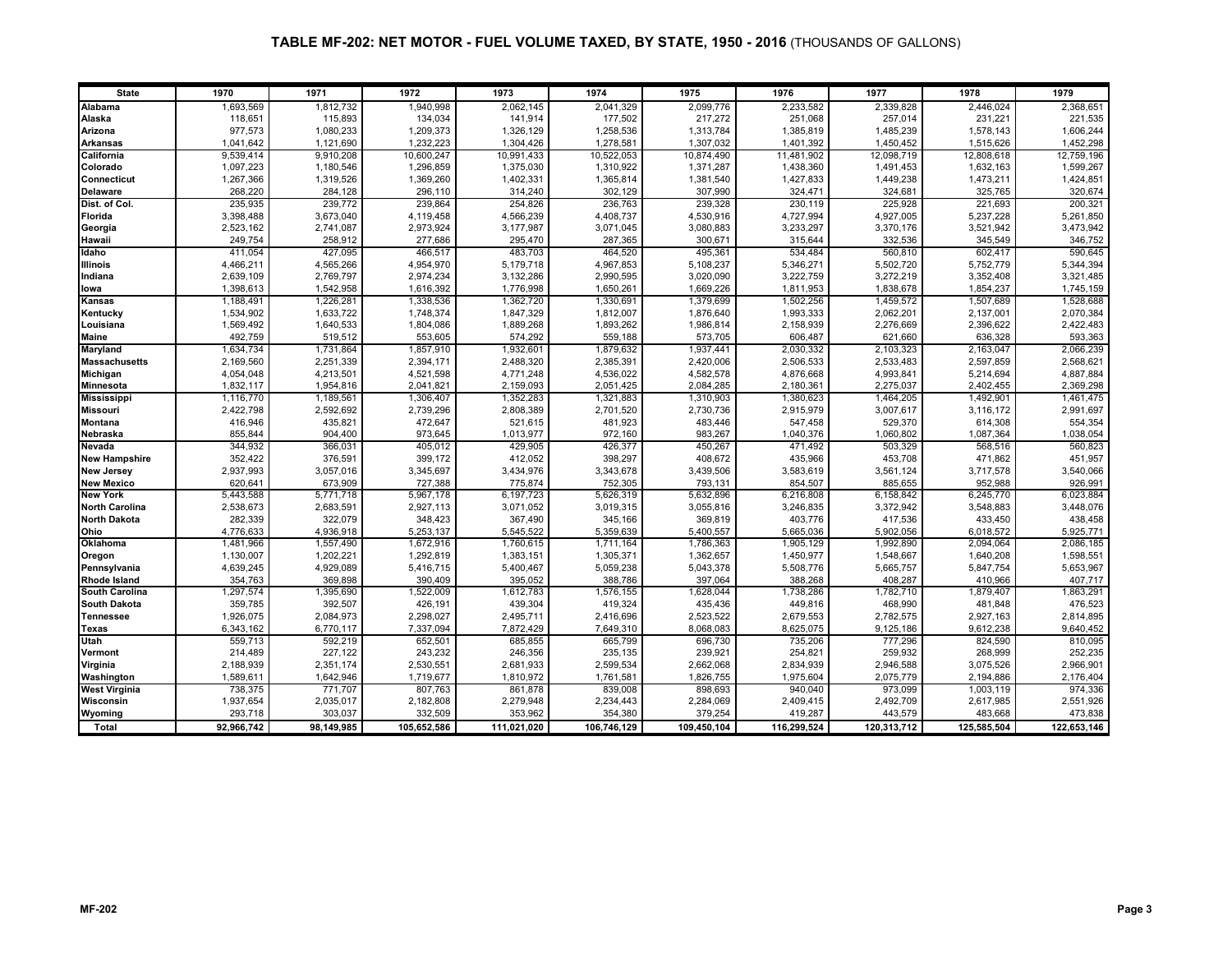| <b>State</b>          | 1980        | 1981        | 1982        | 1983        | 1984        | 1985          | 1986        | 1987        | 1988        | 1989        |
|-----------------------|-------------|-------------|-------------|-------------|-------------|---------------|-------------|-------------|-------------|-------------|
| Alabama               | 2,246,390   | 2,124,265   | 2,118,259   | 2,172,472   | 2,248,732   | 2,251,083     | 2,375,602   | 2,481,895   | 2,551,351   | 2,651,002   |
| Alaska                | 213,653     | 217,149     | 263,293     | 306,653     | 300,635     | 323,278       | 307,304     | 262,485     | 276,479     | 286,366     |
| Arizona               | 1,528,358   | 1,557,029   | 1,526,869   | 1,607,914   | 1,716,533   | 1,825,203     | 1,911,205   | 1,944,073   | 2,001,638   | 2,058,124   |
| <b>Arkansas</b>       | 1,354,438   | 1,334,240   | 1,320,450   | 1,357,336   | 1,456,544   | 1,432,132     | 1,483,350   | 1,545,110   | 1,615,717   | 1,644,688   |
| California            | 12,034,878  | 11,953,534  | 11,808,257  | 12,154,965  | 12,690,481  | 12,922,799    | 13,625,350  | 14,199,807  | 14,649,446  | 15,240,117  |
| Colorado              | 1,549,812   | 1,592,841   | 1,618,199   | 1,617,560   | 1,595,170   | 1,684,243     | 1,706,464   | 1,678,553   | 1,679,900   | 1,658,680   |
| <b>Connecticut</b>    | 1,381,955   | 1,358,205   | 1,361,916   | 1,387,237   | 1,418,330   | 1,478,843     | 1,595,287   | 1,555,634   | 1,560,839   | 1,545,241   |
| <b>Delaware</b>       | 318,487     | 317,575     | 313,878     | 344,766     | 359,761     | 370,940       | 378,687     | 390,137     | 396,212     | 406,331     |
| Dist. of Col.         | 165,758     | 166,269     | 166,188     | 164.609     | 172,602     | 158,874       | 159,925     | 182.445     | 181.139     | 174,555     |
| Florida               | 5,250,161   | 5,339,120   | 5,418,244   | 5,671,066   | 5,915,659   | 6,088,964     | 6,371,084   | 6,653,016   | 6,802,652   | 7,017,135   |
| Georgia               | 3,307,895   | 3,320,896   | 3,323,917   | 3,481,007   | 3,695,438   | 3,818,935     | 4,035,484   | 4,202,233   | 4,376,459   | 4,420,626   |
| Hawaii                | 328,781     | 328,474     | 331,511     | 330,123     | 348,921     | 352,751       | 367,335     | 379,380     | 391,084     | 408,153     |
| Idaho                 | 511,363     | 506,118     | 500,136     | 504,572     | 540,210     | 558,239       | 559,088     | 541,150     | 572,231     | 588,385     |
| <b>Illinois</b>       | 5,053,929   | 4,903,570   | 4,825,081   | 4,905,482   | 4,864,471   | 5,260,154     | 5,278,306   | 5,348,115   | 5,586,792   | 5,833,986   |
| Indiana               | 3,148,247   | 3,115,212   | 2,954,517   | 3,029,464   | 3,119,293   | 3,185,465     | 3,248,479   | 3,281,070   | 3,333,440   | 3,351,036   |
| lowa                  | 1.488.527   | 1.544.082   | 1.548.707   | 1.600.009   | 1.654.949   | 1,590,766     | 1,541,145   | 1.592.294   | 1,646,349   | 1,692,633   |
| Kansas                | 1,459,364   | 1,430,474   | 1,412,801   | 1,421,158   | 1,455,761   | 1,448,272     | 1,471,654   | 1,501,636   | 1,575,691   | 1,557,211   |
| Kentucky              | 1,980,844   | 1,987,854   | 1,982,029   | 2,025,275   | 2,082,114   | 2,045,686     | 2,198,265   | 2,230,553   | 2,363,504   | 2,368,301   |
| Louisiana             | 2,266,917   | 2,335,952   | 2,403,468   | 2,443,440   | 2,480,159   | 2,194,283     | 2,041,372   | 2,291,445   | 2,352,081   | 2,293,368   |
| <b>Maine</b>          | 568,272     | 552,978     | 569,413     | 594,599     | 634,507     | 652,248       | 682,301     | 732,715     | 741,998     | 738,401     |
| Maryland              | 2.070.684   | 2,084,673   | 2,066,363   | 2.098.538   | 2,185,324   | 2.229.428     | 2,314,488   | 2,367,764   | 2.398.590   | 2.438.897   |
| <b>Massachusetts</b>  | 2,414,028   | 2,401,232   | 2,383,161   | 2,452,001   | 2,543,563   | 2,597,056     | 2,693,972   | 2,741,790   | 2,795,163   | 2,770,161   |
| Michigan              | 4,364,324   | 4,176,532   | 3,986,487   | 4,049,907   | 4,295,931   | 4,369,870     | 4,536,828   | 4,639,252   | 4,760,321   | 4,755,052   |
| Minnesota             | 2,205,676   | 2,096,558   | 2,052,582   | 2,174,815   | 2,313,930   | 2,242,199     | 2,169,338   | 2,236,210   | 2,324,651   | 2,334,050   |
| <b>Mississippi</b>    | 1,390,645   | 1,401,661   | 1,358,321   | 1,387,416   | 1,430,307   | 1,469,560     | 1,516,363   | 1,555,859   | 1,574,169   | 1,566,211   |
| <b>Missouri</b>       | 2,832,363   | 2,799,218   | 2,786,082   | 2,847,711   | 2,970,559   | 2,997,395     | 3,169,605   | 3,176,266   | 3,235,702   | 3,324,810   |
| Montana               | 527,821     | 542,007     | 536,409     | 543,410     | 572,750     | 526,966       | 529,371     | 529,137     | 545,812     | 545,300     |
| Nebraska              | 988,030     | 956,510     | 955,422     | 943,296     | 971,632     | 971,331       | 973,785     | 969,941     | 991,268     | 999,177     |
| Nevada                | 555,450     | 568,108     | 560,179     | 562,331     | 569,437     | 590,914       | 622,113     | 675,631     | 711,432     | 751,594     |
| <b>New Hampshire</b>  | 412,238     | 412,746     | 411,440     | 426,320     | 461,889     | 475,849       | 516,305     | 549,144     | 569,030     | 575,595     |
| <b>New Jersey</b>     | 3,489,780   | 3,432,709   | 3,476,297   | 3,697,901   | 3,737,286   | 3,679,703     | 3,916,403   | 4,018,105   | 3,947,102   | 3,927,020   |
| <b>New Mexico</b>     | 881,256     | 876.428     | 876.193     | 875.939     | 915,133     | 870,964       | 912.045     | 945.292     | 1,019,276   | 1,010,389   |
| <b>New York</b>       | 5,630,469   | 5,620,876   | 5,683,543   | 5,618,823   | 5,211,586   | 6,234,582     | 6,235,161   | 6,572,430   | 6,126,015   | 6,275,967   |
| <b>North Carolina</b> | 3,244,160   | 3,211,740   | 3,190,271   | 3,306,752   | 3,480,369   | 3,540,834     | 3,717,079   | 3,834,027   | 3.939.646   | 3,931,563   |
| <b>North Dakota</b>   | 408,425     | 439,085     | 468,002     | 468,131     | 472,008     | 473,347       | 457,927     | 466,741     | 454,575     | 451,106     |
| Ohio                  | 5,486,020   | 5,374,51    | 5,171,336   | 5,209,374   | 5,388,355   | 5,418,800     | 5,516,387   | 5,620,628   | 5,645,046   | 5,787,336   |
| Oklahoma              | 2,001,246   | 2,104,270   | 2,196,647   | 2,164,602   | 2,207,458   | 2,178,318     | 2,139,785   | 2,048,064   | 1,995,831   | 2,014,519   |
| Oregon                | 1,320,552   | 1,270,914   | 1,219,795   | 1,250,902   | 1,285,840   | 1,277,953     | 1,322,059   | 1,343,494   | 1,393,430   | 1,400,450   |
| Pennsylvania          | 5,291,967   | 5,015,359   | 4,892,192   | 4,967,257   | 5,037,652   | 5,059,267     | 5,209,090   | 5,344,178   | 5,551,673   | 5,502,659   |
| <b>Rhode Island</b>   | 391,277     | 385,247     | 381,681     | 380,087     | 396,922     | 402,915       | 427,234     | 443,286     | 434,579     | 430,497     |
| <b>South Carolina</b> | 1,770,078   | 1,750,84    | 1,729,755   | 1,785,560   | 1,886,642   | 1,921,487     | 2,015,605   | 1,956,029   | 2,122,292   | 2,174,238   |
| <b>South Dakota</b>   | 428,259     | 420,128     | 421,888     | 423,671     | 481,701     | 462,720       | 449,356     | 449,094     | 455,746     | 458,095     |
| <b>Tennessee</b>      | 2,693,511   | 2,693,268   | 2,664,148   | 2,695,696   | 2,881,975   | 2,937,128     | 3,051,422   | 2,953,102   | 2,993,136   | 3,125,777   |
| Texas                 | 8,928,104   | 9,315,360   | 9,524,355   | 9,787,322   | 10,046,223  | 10,488,773    | 10,495,987  | 10,127,539  | 10,144,651  | 9,876,844   |
| Utah                  | 769,096     | 761,743     | 765,282     | 768,623     | 805,588     | 812,233       | 833,977     | 833,999     | 865,894     | 882,413     |
| Vermont               | 237,221     | 232,688     | 250,666     | 267,675     | 285,285     | 287,227       | 293,686     | 323,624     | 334,311     | 328,062     |
| Virginia              | 2,819,874   | 2,812,280   | 2,777,498   | 2,871,219   | 3,010,748   | 3,172,679     | 3,239,884   | 3,444,011   | 3,510,701   | 3,532,994   |
| Washington            | 2,045,761   | 2,059,921   | 2,036,788   | 2,141,460   | 2,211,281   | 2,157,358     | 2,333,830   | 2,481,567   | 2,476,105   | 2,624,150   |
| <b>West Virginia</b>  | 955,465     | 914,640     | 902,231     | 908,735     | 915,762     | 915,610       | 932,725     | 974,895     | 1,023,528   | 1,010,750   |
| Wisconsin             | 2,386,441   | 2,294,992   | 2,215,573   | 2,272,032   | 2,306,381   | 2,308,850     | 2,370,581   | 2,383,402   | 2,497,070   | 2,514,343   |
| Wyoming               | 439,364     | 469,703     | 441,613     | 309,445     | 452,636     | 434,479       | 428,558     | 481,621     | 455,060     | 476,833     |
| Total                 | 115,537,614 | 114,881,785 | 114,149,333 | 116,776,658 | 120,482,423 | 123, 148, 953 | 126,678,636 | 129,479,868 | 131,946,807 | 133,731,191 |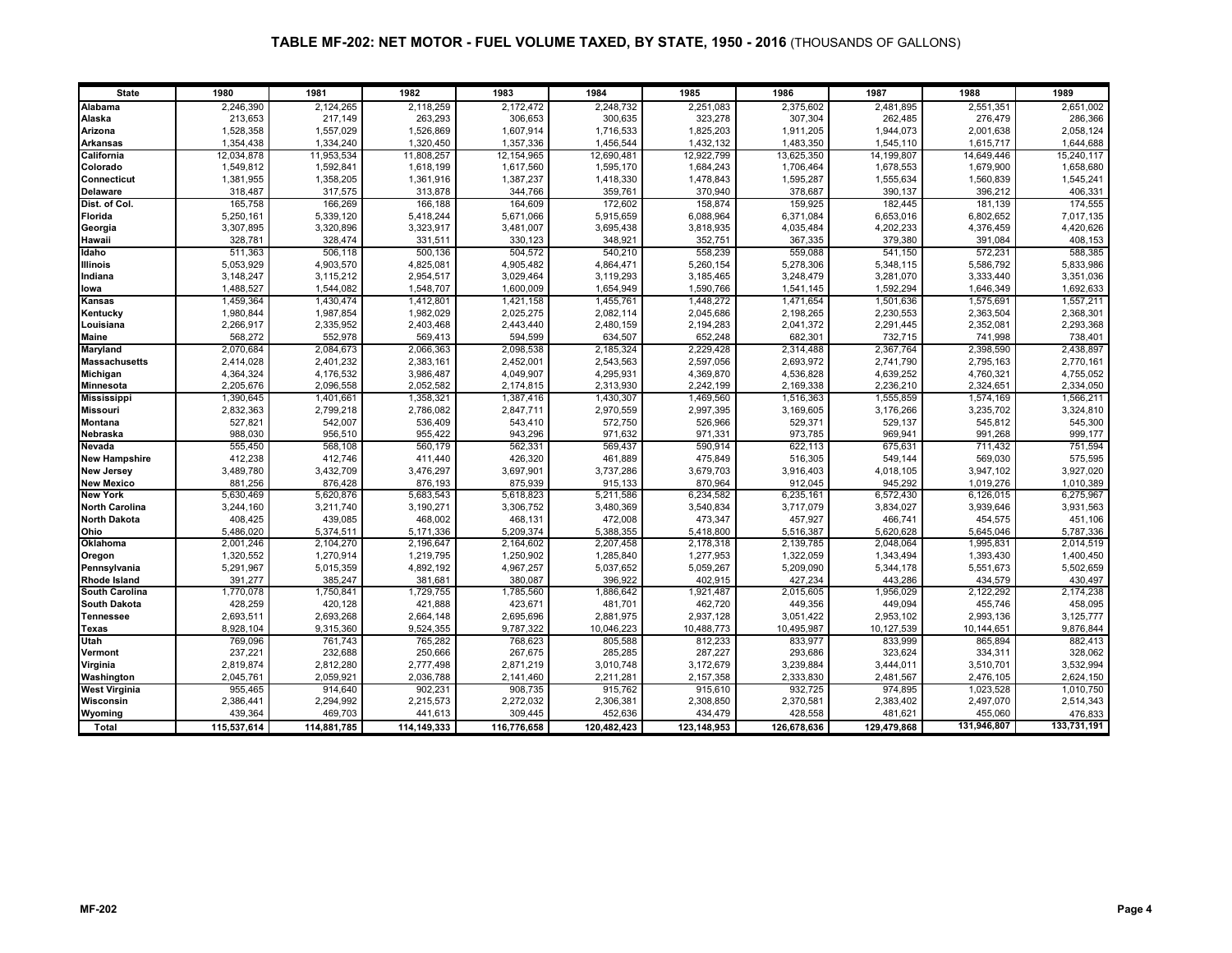| <b>State</b>          | 1990         | 1991        | 1992        | 1993        | 1994         | 1995        | 1996        | 1997        | 1998        | 1999        |
|-----------------------|--------------|-------------|-------------|-------------|--------------|-------------|-------------|-------------|-------------|-------------|
| Alabama               | 2,682,052    | 2,664,454   | 2,750,294   | 2,773,223   | 2,900,903    | 3,006,916   | 2,951,957   | 2,991,858   | 3,088,065   | 3,180,581   |
| Alaska                | 349,802      | 274,844     | 313,105     | 382,740     | 309,073      | 323,786     | 263,848     | 330,783     | 356,461     | 364,383     |
| Arizona               | 2,015,544    | 2,021,343   | 2,133,048   | 2,324,800   | 2,389,969    | 2,472,525   | 2,639,749   | 2,762,443   | 2,813,571   | 2,969,331   |
| <b>Arkansas</b>       | 1,608,136    | 1,604,728   | 1,649,230   | 1,701,792   | 1,767,858    | 1,823,119   | 1,827,815   | 1,911,223   | 1,955,836   | 1,974,382   |
| California            | 15, 125, 555 | 14,554,832  | 15,610,361  | 15,011,608  | 15, 175, 392 | 15,348,669  | 15,636,791  | 15,994,500  | 16,334,271  | 16,902,921  |
| Colorado              | 1,659,443    | 1,657,466   | 1,717,216   | 1,833,264   | 1,897,456    | 1,982,208   | 2,049,738   | 2,095,879   | 2,229,487   | 2,387,977   |
| Connecticut           | 1,492,110    | 1,503,467   | 1,522,604   | 1,514,098   | 1,510,234    | 1,454,605   | 1,498,935   | 1,573,043   | 1,587,276   | 1,636,336   |
| <b>Delaware</b>       | 393,898      | 380,357     | 409,759     | 408,469     | 412,604      | 418,651     | 416,546     | 426,031     | 444,210     | 445,685     |
| Dist. of Col.         | 166,800      | 168,371     | 187,949     | 176,521     | 173,181      | 172,579     | 160,323     | 167,905     | 166,071     | 167,137     |
| Florida               | 7,033,569    | 6,962,065   | 7,155,485   | 7,413,562   | 7,479,796    | 7,730,807   | 7,839,869   | 8,079,648   | 8,371,333   | 8,666,897   |
| Georgia               | 4,434,917    | 4,436,152   | 4,498,659   | 4,969,798   | 5,035,679    | 5,236,962   | 5,457,409   | 5,479,021   | 5,768,634   | 6,023,909   |
| Hawaii                | 407,322      | 418,712     | 417,261     | 419,861     | 439,447      | 430,488     | 434,426     | 429,461     | 429,317     | 416,519     |
| Idaho                 | 604,230      | 612,582     | 634,788     | 710.188     | 713.382      | 734.915     | 779,730     | 820,380     | 821,609     | 878,750     |
| <b>Illinois</b>       | 5,445,976    | 5,274,091   | 5,367,252   | 5,583,302   | 5,624,403    | 5,775,840   | 5,834,804   | 6,245,924   | 5,908,559   | 6,347,578   |
| Indiana               | 3,321,012    | 3,315,750   | 3,455,735   | 3,625,111   | 3,766,182    | 3,849,064   | 3,852,874   | 3,948,628   | 4,108,989   | 4,012,922   |
| lowa                  | 1,670,809    | 1,599,374   | 1,609,294   | 1,661,132   | 1,752,478    | 1,808,394   | 1,893,479   | 1,889,838   | 1.982.498   | 2,010,363   |
| Kansas                | 1,506,189    | 1,442,158   | 1,431,116   | 1,502,608   | 1,506,834    | 1,554,168   | 1,630,060   | 1,649,218   | 1,696,141   | 1,774,087   |
| Kentucky              | 2,333,258    | 2,277,674   | 2,433,479   | 2,536,292   | 2,559,800    | 2,580,609   | 2,416,323   | 2,777,691   | 2,798,898   | 2,871,539   |
| Louisiana             | 2,256,494    | 2,201,750   | 2,290,554   | 2,374,950   | 2,392,336    | 2,474,027   | 2,662,889   | 2,514,149   | 2,666,083   | 2,709,060   |
| <b>Maine</b>          | 709,799      | 702,546     | 719,040     | 721,801     | 740,323      | 732,829     | 766,540     | 814,152     | 781,469     | 835,936     |
| Maryland              | 2,374,940    | 2,385,440   | 2,445,353   | 2,446,342   | 2,460,969    | 2,482,660   | 2,537,118   | 2,673,016   | 2,730,533   | 2,905,843   |
| <b>Massachusetts</b>  | 2,668,392    | 2,560,345   | 2,632,657   | 2,651,678   | 2,715,498    | 2,789,089   | 2,846,998   | 2,924,766   | 2,994,545   | 3,084,546   |
| Michigan              | 4,746,610    | 4,741,660   | 4,805,028   | 5,119,420   | 5,108,726    | 5,278,120   | 5,330,072   | 5,477,033   | 5,665,154   | 6,014,674   |
| <b>Minnesota</b>      | 2,236,785    | 2,218,275   | 2,389,165   | 2,468,383   | 2,569,562    | 2,647,618   | 2,722,748   | 2,669,214   | 2,887,283   | 3,018,960   |
| <b>Mississippi</b>    | 1,566,988    | 1,594,747   | 1,654,829   | 1,712,748   | 1,753,140    | 1,804,845   | 1,839,349   | 1,921,211   | 2,025,733   | 2,184,470   |
| <b>Missouri</b>       | 3,276,904    | 3,273,109   | 3,435,308   | 3,481,247   | 3,592,465    | 3,627,321   | 3,713,158   | 3,849,152   | 3,955,373   | 3,875,226   |
| <b>Montana</b>        | 553,918      | 544,131     | 581,933     | 594,623     | 613,304      | 610,289     | 630,022     | 650,855     | 653,703     | 678,358     |
| <b>Nebraska</b>       | 1,004,855    | 970,882     | 1,015,529   | 1.030.085   | 1,057,448    | 1,130,332   | 1,165,332   | 1.160.446   | 1,220,384   | 1,235,335   |
| Nevada                | 771,421      | 795,543     | 835,496     | 856,664     | 903,255      | 929,678     | 1,020,454   | 1,064,875   | 1,103,453   | 1,178,549   |
| <b>New Hampshire</b>  | 550,014      | 559,694     | 568,240     | 581,295     | 599,306      | 626,638     | 645,849     | 731,775     | 733,051     | 766,020     |
| <b>New Jersey</b>     | 3,775,322    | 3,785,546   | 3,703,963   | 3,462,644   | 4,042,658    | 3,963,675   | 4,246,325   | 4,448,449   | 4,607,215   | 4,688,147   |
| <b>New Mexico</b>     | 1,010,452    | 1,034,022   | 1,068,080   | 1,108,304   | 1,111,678    | 1,191,385   | 1,174,433   | 1,232,185   | 1,290,035   | 1,344,928   |
| <b>New York</b>       | 6,662,558    | 6,277,840   | 6,248,201   | 6,335,388   | 6,251,697    | 6,395,951   | 6,350,414   | 6,333,615   | 6,424,720   | 6,674,700   |
| <b>North Carolina</b> | 3,910,533    | 3,843,504   | 3,969,965   | 4,106,632   | 4,305,464    | 4,397,798   | 4,496,962   | 4,677,300   | 4,786,336   | 4,983,148   |
| <b>North Dakota</b>   | 442,207      | 448,910     | 456,814     | 474,547     | 490,182      | 500,884     | 505,960     | 504,588     | 512,830     | 511,324     |
| Ohio                  | 5,521,719    | 5,403,907   | 5,509,461   | 5,712,016   | 5,764,285    | 5,964,908   | 5,983,143   | 6,162,138   | 6,352,095   | 6,541,787   |
| Oklahoma              | 2,046,479    | 1,977,654   | 2,091,982   | 2,146,609   | 2,224,397    | 2,257,054   | 2,369,136   | 2,360,563   | 2,409,446   | 2,480,228   |
| Oregon                | 1,404,348    | 1,417,514   | 1,425,174   | 1,479,394   | 1,504,222    | 1,503,030   | 1,881,386   | 1,508,002   | 1,635,181   | 1,663,143   |
| Pennsylvania          | 5,468,964    | 5,448,440   | 5,547,627   | 5,708,830   | 5,760,320    | 5,835,589   | 5,921,863   | 6,034,308   | 6,145,802   | 6,295,230   |
| <b>Rhode Island</b>   | 414,558      | 408,187     | 414,509     | 414,023     | 409,450      | 420,217     | 425,420     | 430,330     | 445,784     | 464,718     |
| <b>South Carolina</b> | 2,231,673    | 2,164,148   | 2,265,847   | 2,326,428   | 2,450,056    | 2,440,262   | 2,457,423   | 2,568,297   | 2,727,902   | 2,843,079   |
| <b>South Dakota</b>   | 465,336      | 470,028     | 495,192     | 495,654     | 533,929      | 537,992     | 563,714     | 553,410     | 574,212     | 527,677     |
| <b>Tennessee</b>      | 3,023,255    | 2,890,335   | 3,052,880   | 3,179,814   | 3,290,781    | 3,400,564   | 3,438,892   | 3,605,988   | 3,630,496   | 3,777,241   |
| Texas                 | 10,202,228   | 10,021,081  | 10,245,558  | 10,521,057  | 10,544,286   | 10,934,873  | 11,722,817  | 11,779,954  | 12,460,380  | 12,928,323  |
| Utah                  | 874,291      | 872,006     | 928,548     | 988.493     | 1,030,589    | 1,124,229   | 1,140,922   | 1,215,895   | 1,255,278   | 1,276,408   |
| Vermont               | 329,543      | 337,267     | 356,663     | 373,394     | 379,622      | 391,512     | 407,155     | 400,618     | 395,630     | 387,148     |
| Virginia              | 3,492,032    | 3,492,958   | 3,619,466   | 3,724,495   | 3,826,456    | 3,959,614   | 4,064,050   | 4,234,522   | 4,325,727   | 4,521,859   |
| Washington            | 2,640,205    | 2,680,865   | 2,764,398   | 2,751,380   | 2,898,723    | 2,931,189   | 3,072,558   | 3,045,062   | 3,026,334   | 3,235,141   |
| <b>West Virginia</b>  | 1,034,431    | 999,512     | 1,050,835   | 1,047,347   | 1,062,350    | 1,101,097   | 968,884     | 1,087,474   | 1,109,052   | 1,109,543   |
| Wisconsin             | 2,526,686    | 2,547,532   | 2,620,620   | 2,699,617   | 2,805,120    | 2,884,998   | 2,959,276   | 2,971,668   | 3,182,130   | 3,157,396   |
| Wyoming               | 473,511      | 453,790     | 475,976     | 517,236     | 522,930      | 547,028     | 564,508     | 581,555     | 596,174     | 682,517     |
| Total                 | 132,918,073  | 130,691,588 | 134,981,526 | 138,160,907 | 141,130,198  | 144,521,600 | 148,180,446 | 151,760,039 | 156,170,749 | 161,611,959 |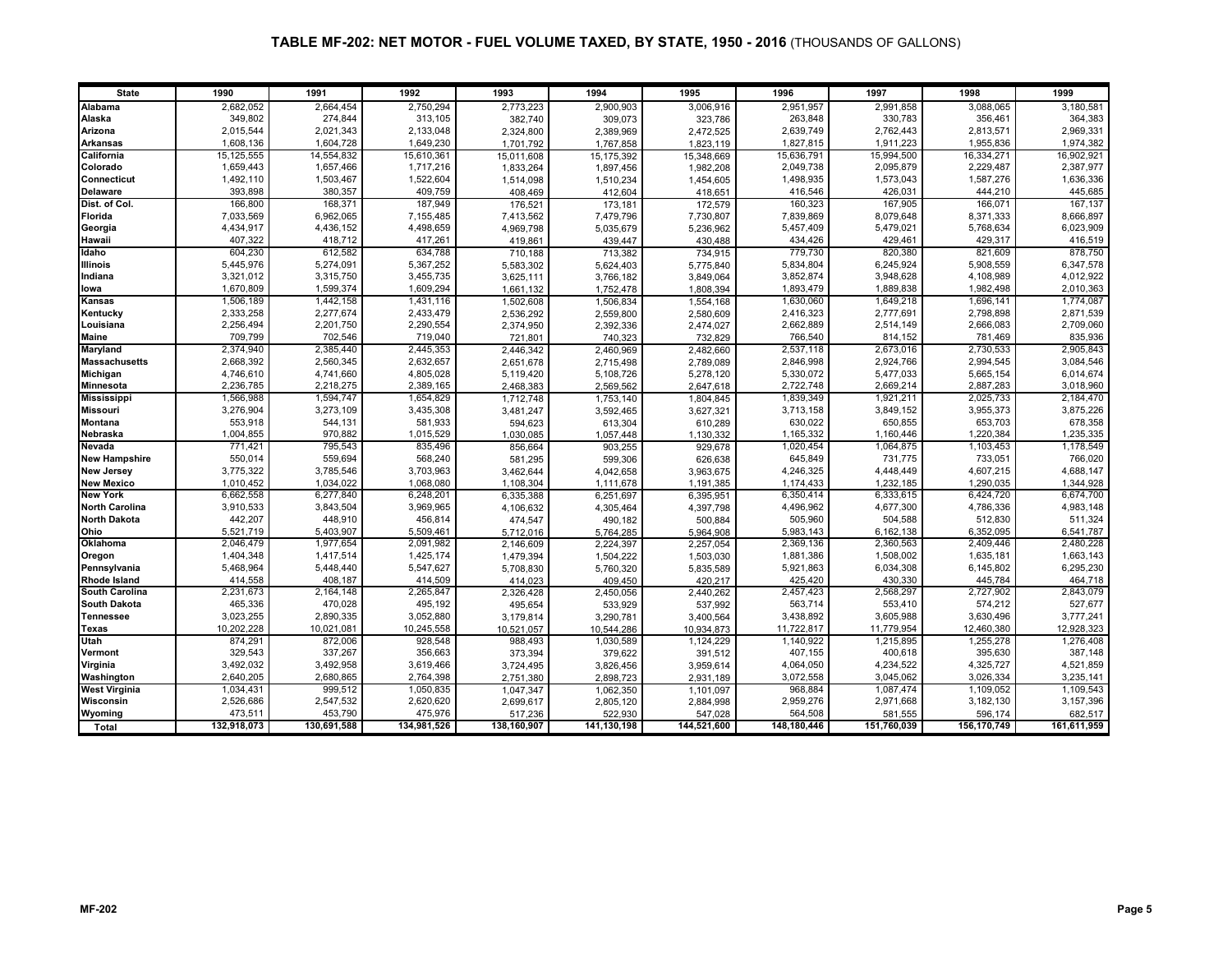| <b>State</b>                      | 2000                   | 2001                   | 2002                 | 2003                   | 2004                 | 2005                   | 2006                   | 2007                   | 2008                   | 2009                     |
|-----------------------------------|------------------------|------------------------|----------------------|------------------------|----------------------|------------------------|------------------------|------------------------|------------------------|--------------------------|
| Alabama                           | 3,170,579              | 3,107,105              | 3,259,857            | 3,191,492              | 3,363,205            | 3,382,435              | 3,387,449              | 3,469,370              | 3,291,356              | 3,228,918                |
| Alaska                            | 358,501                | 386,084                | 364,074              | 334,732                | 453,291              | 462,498                | 467,604                | 463,514                | 453,776                | 491,651                  |
| Arizona                           | 2,989,389              | 3,124,869              | 3,254,546            | 3,312,785              | 3,480,000            | 3,626,962              | 3,697,179              | 3,709,461              | 3,470,514              | 3,300,770                |
| <b>Arkansas</b>                   | 1,984,416              | 1,982,635              | 2,002,356            | 2,027,481              | 2,050,577            | 2,058,301              | 2,064,031              | 2,099,749              | 2,023,746              | 2,023,422                |
| California                        | 17,203,141             | 17,599,135             | 18,415,811           | 17,938,948             | 18,817,875           | 18,916,660             | 18,866,221             | 18,842,520             | 17,979,714             | 17,534,832               |
| Colorado                          | 2,408,901              | 2,554,589              | 2,561,768            | 2,517,521              | 2,589,845            | 2,630,304              | 2,649,272              | 2,682,713              | 2,593,584              | 2,535,877                |
| Connecticut                       | 1,697,798              | 1,702,067              | 1,747,580            | 1,752,161              | 2,096,091            | 1,883,945              | 1,836,679              | 1,841,658              | 1,766,692              | 1,752,718                |
| <b>Delaware</b>                   | 435,297                | 449,319                | 482,399              | 478,165                | 485,172              | 508,669                | 514,69                 | 522,361                | 496,012                | 494,188                  |
| Dist. of Col.                     | 167.175                | 151,632                | 151,418              | 143,447                | 147,175              | 150,029                | 126,845                | 130,485                | 110,498                | 114,024                  |
| Florida                           | 8,864,425              | 8,990,517              | 9,345,614            | 9,601,509              | 10,113,293           | 10,409,107             | 10,478,833             | 10,284,632             | 9,744,386              | 9,650,710                |
| Georgia                           | 6,103,982              | 6,240,420              | 6,419,768            | 6,479,430              | 6,576,413            | 6,816,099              | 6,549,461              | 6,507,945              | 6,103,649              | 6,087,206                |
| Hawaii                            | 428,851                | 446,635                | 478,574              | 483,165                | 499,999              | 506,436                | 531,530                | 523,761                | 500,319                | 496,225                  |
| Idaho                             | 856,572                | 849,491                | 874,502              | 845,238                | 870,312              | 852,078                | 894,439                | 937,844                | 870,054                | 873,810                  |
| <b>Illinois</b>                   | 6,322,986              | 6,350,703              | 6,540,355            | 6,521,939              | 6,661,269            | 6,638,226              | 6,635,856              | 6,607,532              | 6,321,433              | 6,218,913                |
| Indiana                           | 4,393,014              | 4,160,764              | 4,536,332            | 4,771,111              | 4,499,742            | 4,538,466              | 4,532,917              | 4,505,919              | 4,359,050              | 4,135,402                |
| lowa                              | 1,994,633              | 1,993,640              | 2,056,513            | 2,081,334              | 2,164,766            | 2,152,433              | 2,182,613              | 2,208,730              | 2,177,688              | 2,150,540                |
| Kansas                            | 1,650,039              | 1,596,128              | 1,592,320            | 1,750,706              | 1,728,544            | 1,576,391              | 1,715,094              | 1,771,267              | 1,745,498              | 1,723,719                |
| Kentucky                          | 2,903,017              | 2,989,267              | 3,063,947            | 3,022,545              | 3,190,399            | 3,116,635              | 3,112,165              | 3,102,058              | 2,960,706              | 2,954,151                |
| Louisiana                         | 2,740,085              | 2,751,462              | 2,797,117            | 2,906,025              | 2,861,242            | 2,924,570              | 3,310,495              | 2,973,678              | 2,823,298              | 2,954,560                |
| <b>Maine</b>                      | 856,796                | 764,013                | 841,274              | 965,183                | 884,065              | 895,578                | 878,982                | 863,997                | 830,865                | 836,945                  |
| Maryland                          | 2,912,789              | 3,005,406              | 3,053,949            | 3,125,571              | 3,215,350            | 3,248,846              | 3,258,197              | 3,290,171              | 3,206,780              | 3,378,585                |
| <b>Massachusetts</b>              | 3,144,608              | 3,163,582              | 3,241,339            | 3,253,584              | 3,307,431            | 3,253,830              | 3,202,191              | 3,297,407              | 3,160,362              | 3,148,224                |
| Michigan                          | 5,866,234              | 5,899,789              | 6,020,376            | 5,981,743              | 5,937,391            | 5,861,967              | 5,731,225              | 5,614,489              | 5,354,064              | 5,285,886                |
| <b>Minnesota</b>                  | 3,109,679              | 3,150,275              | 3,239,699            | 3,266,744              | 3,289,338            | 3,269,347              | 3,241,758              | 3,239,294              | 3,169,061              | 3,039,188                |
| <b>Mississippi</b>                | 2,080,538              | 2,027,543              | 2,177,567            | 2,210,169              | 2,245,518            | 2,235,776              | 2,287,113              | 2,283,436              | 2,237,665              | 2,098,887                |
| <b>Missouri</b>                   | 4,027,621              | 3,967,916              | 4,055,385            | 4.156.932              | 4,275,523            | 4,251,494              | 4,243,843              | 4,282,295              | 4,148,014              | 4,093,100                |
| <b>Montana</b>                    | 673,712                | 683,403                | 699,799              | 692,976                | 719,461              | 730,212                | 748,853                | 758,151                | 728,725                | 726,214                  |
| Nebraska                          | 1,231,380              | 1,231,702              | 1,257,941            | 1,255,684              | 1,283,571            | 1,247,721              | 1,246,375              | 1,275,681              | 1,243,805              | 1,215,962                |
| <b>Nevada</b>                     | 1,195,253              | 1,235,339              | 1,281,990            | 1,353,811              | 1,425,837            | 1,519,886              | 1,562,107              | 1,554,820              | 1,459,524              | 1,408,717                |
| <b>New Hampshire</b>              | 770,059                | 778,674                | 809,743              | 815,667                | 829,585              | 812,635                | 810,376                | 825,742                | 808,790                | 802,163                  |
| <b>New Jersey</b>                 | 4,806,699              | 4,830,995              | 4,925,308            | 5,363,198              | 5,287,298            | 5,248,423              | 5,246,350              | 5,359,684              | 5,182,257              | 5,032,558                |
| <b>New Mexico</b>                 | 1,227,660              | 1,238,821              | 1,263,566            | 1,293,195              | 1,345,716            | 1,366,625              | 1,432,481              | 1,413,288              | 1,335,812              | 1,331,155                |
| <b>New York</b>                   | 6,513,044              | 6,539,974              | 6,809,858            | 6,697,828              | 6,771,128            | 6,723,373              | 6,788,196              | 6,734,023              | 6,606,571              | 6,578,099                |
| <b>North Carolina</b>             | 5,112,011              | 5,089,861              | 5,174,858            | 5,164,002              | 5,321,309            | 5,335,564              | 5,353,288              | 5,390,674              | 5,561,474              | 5,109,195                |
| <b>North Dakota</b>               | 501,484                | 508,690                | 508,066              | 512,032                | 506,060              | 520,973                | 506,202                | 528,037                | 548,392                | 561,059                  |
| Ohio                              | 6,453,423              | 6,476,771              | 6,578,542            | 6,601,909              | 6,696,267            | 6,695,286              | 6,623,058              | 6,626,503              | 6,435,578              | 6,233,941                |
| Oklahoma                          | 2,529,568              | 2,778,134              | 2,601,286            | 2,722,406              | 2,555,712            | 2,629,394              | 2,592,717              | 2,704,184              | 2,733,623              | 2,560,970                |
| Oregon                            | 1,629,276              | 1,651,051              | 2,028,648            | 2,050,533              | 2,084,542            | 2,108,898              | 2,122,504              | 2,129,572              | 2,048,655              | 2,042,113                |
| Pennsylvania                      | 6,324,119              | 6,442,095              | 6,519,498            | 6,449,971              | 6,655,981            | 6,597,120              | 6,536,511              | 6,508,005              | 6,200,769              | 6,235,412                |
| <b>Rhode Island</b>               | 453,767                | 462,257                | 453,103              | 453,103                | 442,598              | 442,598                | 458,258                | 454,349                | 454,349                | 436,993                  |
| <b>South Carolina</b>             | 2,867,233              | 2,901,715              | 2,963,273            | 2.987.100              | 3,283,162            | 3,147,133              | 3,240,258              | 3,245,081              | 3,233,320              | 3,358,054                |
| <b>South Dakota</b>               | 553,576                | 482,583                | 561,310              | 588,266                | 607,552              | 608,054                | 602,786                | 623,022                | 612,028                | 633,136                  |
| <b>Tennessee</b>                  | 3,751,112              | 3,703,132              | 3,903,760            | 3,967,599              | 4,002,053            | 3,680,456              | 4,078,225              | 4,136,872              | 3,986,978              | 3,882,327                |
| Texas                             | 13,407,228             | 13,853,280             | 14,478,850           | 14,610,916             | 15,025,032           | 15,205,388             | 15,739,598             | 16,166,083             | 16,039,919             | 15,670,691               |
| Utah                              | 1,340,084              | 1,302,022              | 1,366,485            | 1,363,088              | 1,397,777            | 1,410,694              | 1,535,732<br>414,308   | 1,547,856<br>409,942   | 1,477,904              | 1,440,299                |
| Vermont                           | 411,065                | 413,045                | 411,082              | 421,154                | 418,665              | 415,386                |                        |                        | 391,006                | 385,818                  |
| Virginia                          | 4,582,647              | 4,752,709              | 4,771,598            | 4,885,964              | 5,010,704            | 4,985,315<br>3,328,771 | 4,992,269<br>3,374,416 | 5,103,841<br>3,397,053 | 4,873,483              | 4,773,726                |
| Washington                        | 3,205,270              | 3,211,543              | 3,283,227            | 3,301,691              | 3,314,782            |                        |                        |                        | 3,244,973              | 3,230,236                |
| <b>West Virginia</b><br>Wisconsin | 1,102,948              | 1,104,938              | 1,081,726            | 1,095,025<br>3,200,949 | 1,153,205            | 1,138,759<br>3,225,220 | 1,129,862<br>3,216,569 | 1,122,800<br>3,284,543 | 1,047,636              | 1,100,490                |
| Wyoming                           | 3,083,325              | 3,136,497              | 3,203,121<br>637,264 |                        | 3,273,113<br>661,527 | 668,167                | 682,725                | 718,089                | 3,188,339              | 3,127,749                |
|                                   | 603,092<br>163.000.101 | 655,364<br>164,869,581 | 170,148,342          | 620,244<br>171,587,971 | 175,876,463          | 175,959,133            | 177,430,707            | 178,074,181            | 707,405<br>172.050.099 | 655,344<br>169, 134, 872 |
| Total                             |                        |                        |                      |                        |                      |                        |                        |                        |                        |                          |